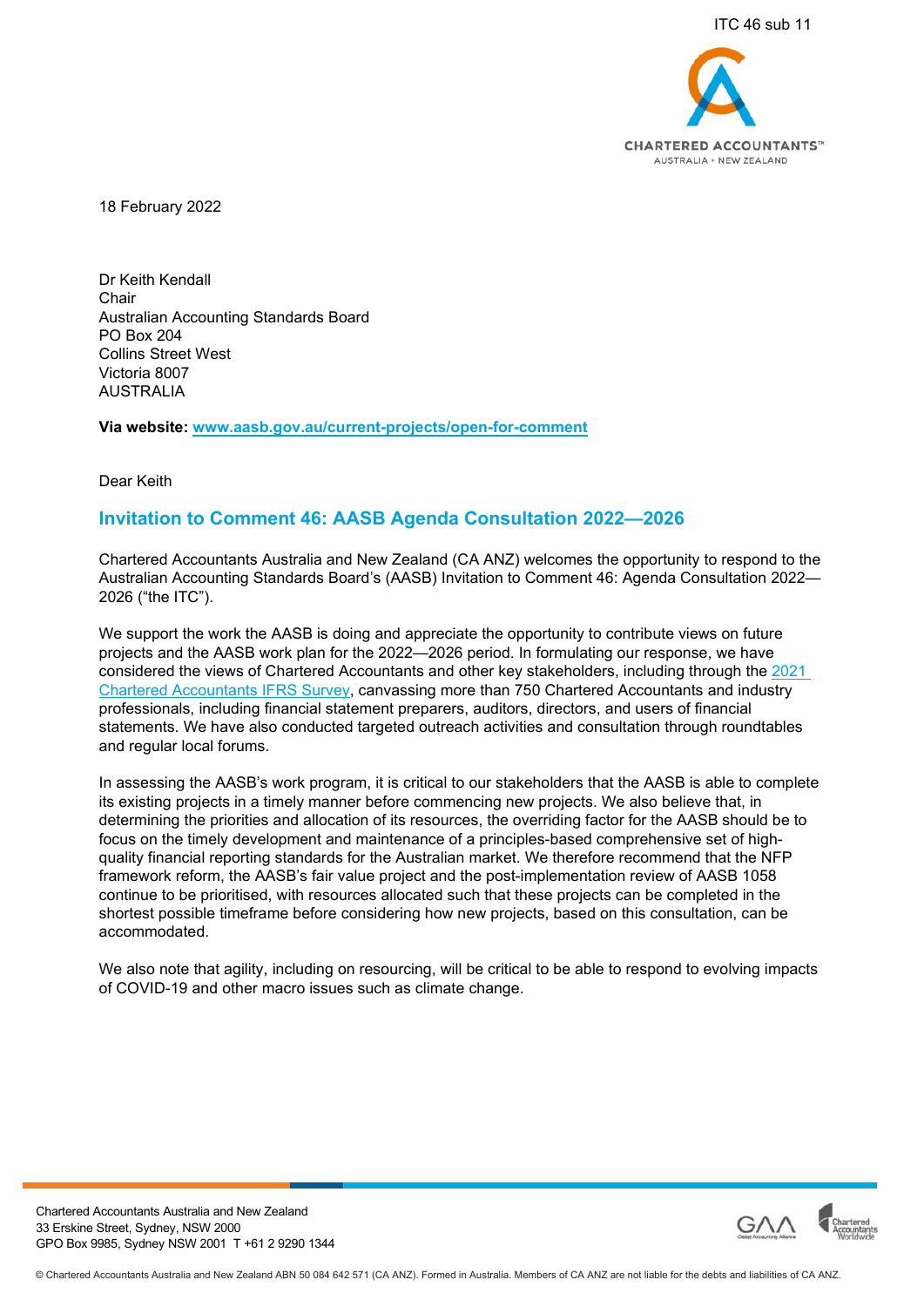**Appendix A** contains our detailed responses to the specific questions raised in the ITC and **Appendix B** provides more information about CA ANZ. If you have any questions about our submission, please contact Zowie Pateman at [Zowie.Pateman@charteredaccountantsanz.com.](mailto:Zowie.Pateman@charteredaccountantsanz.com)

Yours sincerely

**Amir Ghandar FCA**<br>
Leader, Reporting and Assurance<br>
Croup Executive, Advocacy and Leader, Reporting and Assurance

Professional Standing

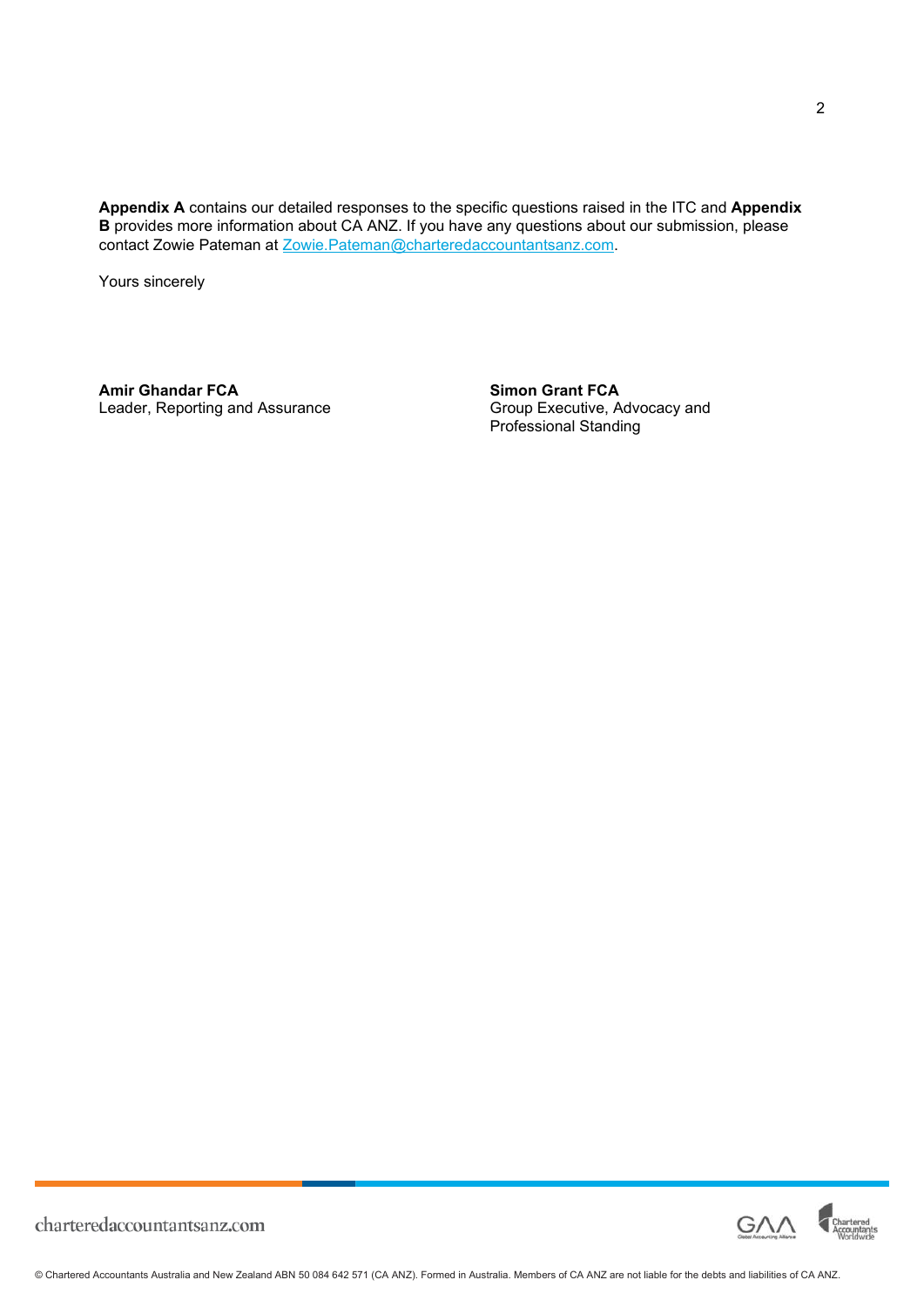# Appendix A

# **Responses to specific questions**

### **Question 1 – Inactive projects**

## **Are there any inactive projects you think should be retained in the AASB 2022–2026 work program?**

## **Remuneration reporting**

Transparency in executive remuneration for listed companies is important and we support efforts to make the disclosures as streamlined and effective for users as possible. While these disclosures should be comprehensive, there is a requirement for clear, concise and effective communication that results in a single coherent report. We believe executive remuneration disclosure requirements should also include the long-term value proposition – extending the discussion of the relationship between the remuneration policy, and corporate and executive performance, to value creation.

The main source of executive remuneration disclosure requirements is the *Corporations Act 2001* (s300A - Annual directors' report – specific information to be provided by listed companies) and the *Corporations Regulations 2001* (s2M.3.03) as opposed to the AASB accounting standards. In our view, because the AASB can have an influential role in advocating to Treasury for simpler statutory remuneration reporting requirements, this project should be retained on the work program.

# **Crowd-sourced equity funding**

The Australian Financial Reporting Framework project is likely to begin tackling many of the key issues here, in addition to the post-implementation review of these reforms. However, given the legislative framework for crowd-sourced equity funding is relatively new, we would support retaining this project on the work program to monitor and ensure that the issues are fully resolved in this process.

# **Definition of fundraising**

While we agree that the lack of a universal statutory definition of "fundraising" is an issue, we do not believe that the best way to resolve it falls within the AASB's remit, but rather demands a consistent legislative approach across all the States/Territories. This is sometimes raised in relation to addressing user needs for greater accountability and transparency around the use of fundraising revenue but in our view, this needs to be more comprehensively addressed through the proposed project on service performance reporting.

### **Long term discount rates**

We acknowledge there are still concerns about the impact of applying long term discount rates based on government bond yields for defined benefit liability measurement, especially in times of volatile interest rates. While this is less of an issue currently whilst the interest rates are relatively low and stable, these challenges are likely to re-emerge when this is no longer the case. On this basis we believe this project should be retained on the work program and an appropriate solution sought, although other projects are of more pressing priority at present.

## **Cooperatives and mutual entities**

We believe the Australian Financial Reporting Framework project and its post-implementation review, along with the Co-operatives National Law, is likely to resolve the key issues here.

3

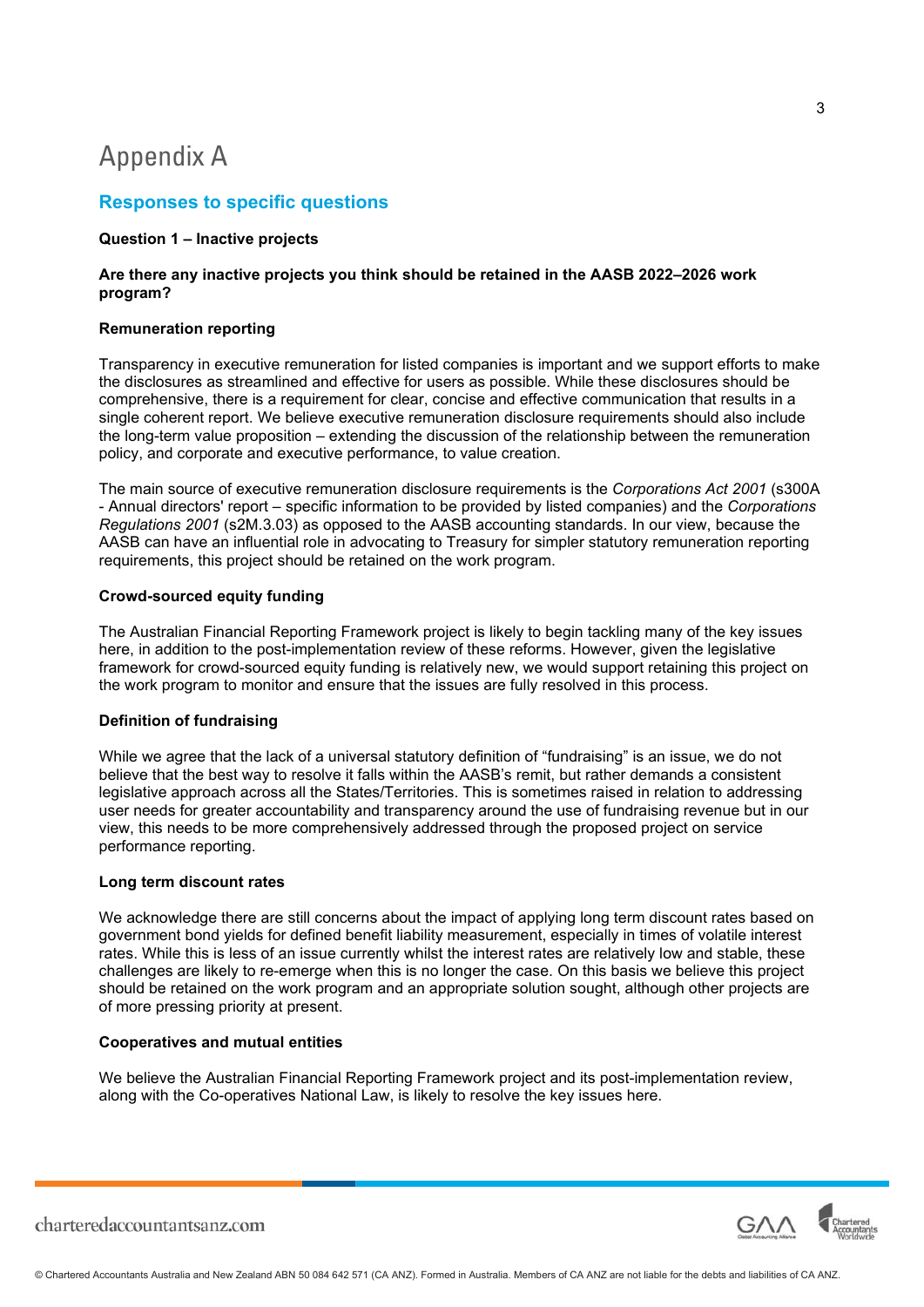#### **Question 2 – Potential projects**

- **(a) Do you agree that the AASB should add any of the proposed external reporting projects to the work program? Include any feedback as to the scope of the proposed external reporting projects.**
- **(b) Are there any other projects you think the AASB should include as part of its work program for 2022–2026? Specify the scope of these projects and take into consideration the AASB's capacity for additional projects.**
- **(c) What priority would you give to each of the potential projects high, medium or low?**
- **2a) Proposed external reporting projects**

# **Sustainability reporting (high priority)**

As a starting point, we note the structure that the International Financial Reporting Standards (IFRS) Foundation has adopted for the formation of the International Sustainability Standards Board (ISSB). The ISSB has been formed by virtue of a change to the IFRS Foundation's Constitution, and it sits alongside the International Accounting Standards Board (IASB). It is our view that this not only ensures the impartiality of the ISSB but ensures that expertise and resources are allocated appropriately.

We agree that, as a first step, the AASB would be best placed to act in a caretaker capacity for considering an appropriate local structure and dedicated interpretation of the envisaged international sustainability standards for the Australian landscape. The caveat however being that in the medium to longer-term, we recommend the Financial Reporting Council (FRC) consider mirroring the international structure adopted by the IFRS Foundation and establish a separate Australian Sustainability Standards Board. Australia has typically been a taker of international standards and this structure would best enable the domestic issuance of sustainability standards, whether voluntary or mandatory.

There are multiple considerations for the Australian corporate reporting environment of incorporating sustainability standards. For example, the skills and capabilities needed for the FRC and AASB members and from a governance perspective, we recommend the current skills matrix is updated to reflect this.

Additionally, we note the wording of both the *Corporations Act 2001*[1](#page-3-0) and the *Australian Securities and*  Investments Commission (ASIC) Act [2](#page-3-1)001<sup>2</sup> currently only refer to accounting standards, they do not explicitly cover sustainability standards. Therefore, amendments will be needed to the legal framework that the AASB operates within.

We support a 'climate first' approach to sustainability reporting but consider that this should form the first step of a broader roadmap (which could include the development of an overarching conceptual framework for corporate reporting) that covers the full range of environmental, social, and governance (ESG) criteria that are material to enterprise value creation. Nature/biodiversity is another area that is evolving at pace. The Australian Government has indicated its support for the Taskforce on Naturerelated Financial Disclosures (TNFD). $^3$  $^3$  A beta version of the TNFD Framework for nature-related risks is expected to be released in early 2022.[4](#page-3-3)



<span id="page-3-0"></span><sup>1</sup>*Australian Securities and Investments Commission (ASIC) Act 2001*. Sections 224(a), (aa)(i), 225(1)(a), (1)(e), (2)(e), (2)(f), (2)(g), (2)(h)(i), 227(1)(a) and (1)(b)

<span id="page-3-1"></span><sup>2</sup>*Corporations Act 2001*. Sections 5, 9, 227(4) and 334

<span id="page-3-2"></span><sup>3</sup> https://minister.awe.gov.au/ley/media-releases/australia-joins-global-moves-value-natural-capital

<span id="page-3-3"></span><sup>4</sup> https://tnfd.global/news/nov-dec-newsletter/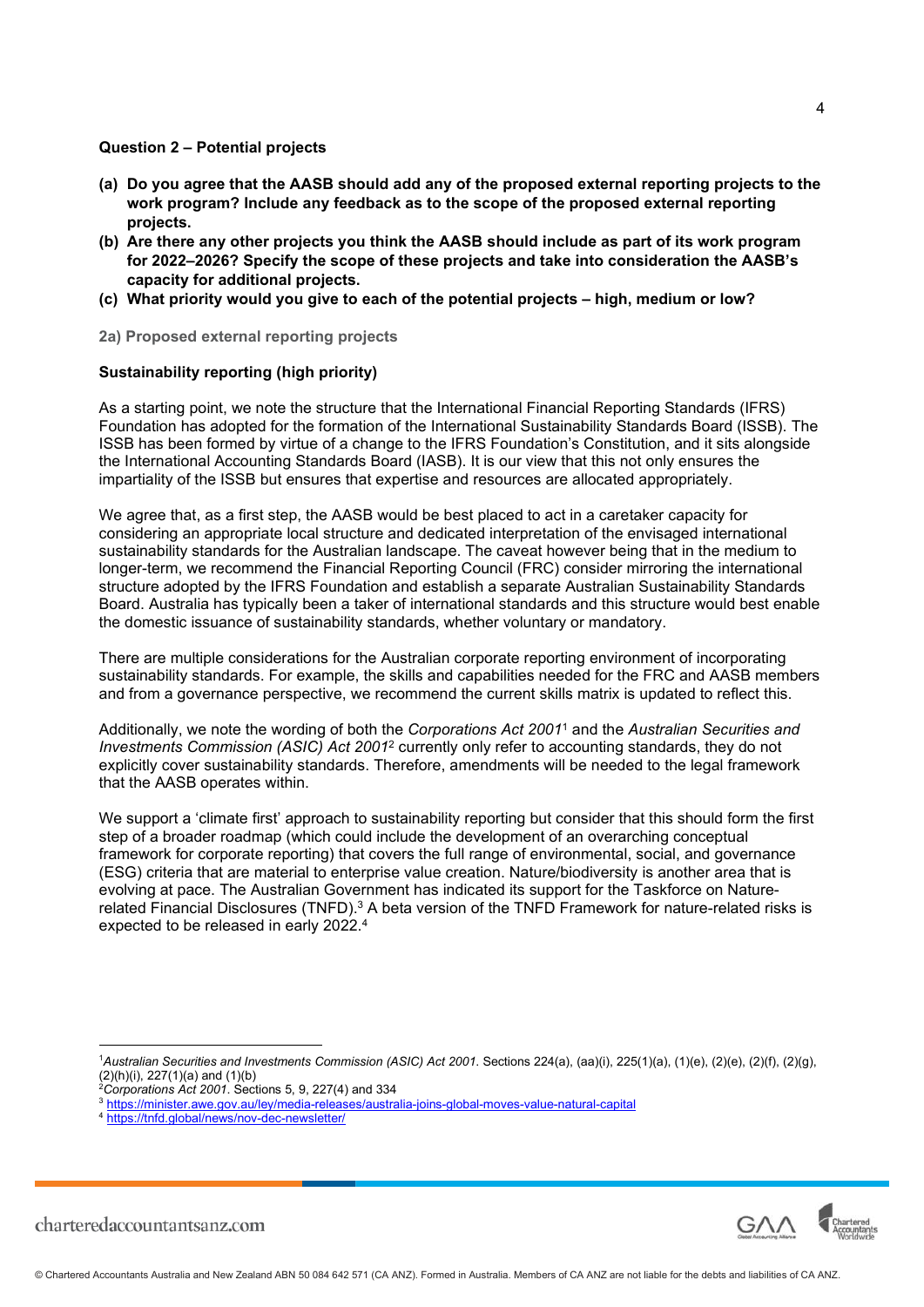#### **Service performance reporting (medium priority)**

In our view, the need for service performance reporting is becoming increasingly prevalent. External stakeholders of NFPs have wide-ranging information needs that financial statements alone are unable to meet. Non-financial information is important for accountability and decision making, as well as "telling the story" of how value is created by the entity.

In Australia, although many public sector entities are required to report service performance information under applicable laws and regulations and those set by funders, there is no existing reporting standard for such reporting. The ACNC requires some non-financial information to be reported annually and has recently mandated the inclusion of certain information about charity programs.[5](#page-4-0) On this basis we agree the AASB should add this project to its work program.

We are aware that at the February 2021 meeting the AASB tentatively decided not to include any service performance reporting proposals in the NFP reporting framework consultation document. We appreciate the AASB recognises that service performance reporting is important but feels that framework issues need to be prioritised which is a decision we support given the importance of framework reform.

# **Digital financial reporting (high priority)**

The use of technology in financial reporting is becoming more prevalent and has well documented benefits. While the IFRS Taxonomy has not been adopted mandatorily in Australia, we support steps toward mainstreaming digital financial reporting up to and including mandatory adoption. We believe XBRL-based digital reporting is a primary way of addressing the complexity of disclosures. Digital reporting is a first step in enabling users to access financial reporting disclosures in a way that is customised to their needs and capacity, as opposed to 'one size fits all' financial statements.

90% of respondents to the 2021 Chartered Accountants IFRS Survey indicated that the IASB should maintain or increase its current level of focus for digital financial reporting, to which it currently allocates approximately 5% of its resources. Feedback we received suggested more work is required to improve the availability of and stakeholders' accessibility to quality data.

Therefore, we would support the AASB increasing its focus on facilitating digital financial reporting practice in Australia. The focus on digital financial reporting should comprise the consideration of alternative methods to enhance and expand adoption of digital financial reporting.

**2b) Other external reporting projects** 

### **Going concern**

The AASB staff paper presents a case for the IASB to address the disparity between the auditing and accounting standards requirements in relation to going concern. $\rm ^6$  $\rm ^6$  We acknowledge this is not an Australian (or New Zealand) specific issue, therefore our preference is for this to be an international standard setting project. However we do believe a timely response is required and we supported the New Zealand Accounting Standards Board (NZASB) going ahead of the IASB and aligning the disclosure requirements in the accounting standards with those in the auditing standards in this regard. In the interest of trans-Tasman harmonisation we would also support the AASB taking this on as a domestic project in the interim.



<span id="page-4-0"></span><sup>5</sup> https://www.acnc.gov.au/media/news/enhancements-charity-register-benefit-donors-and-charities

<span id="page-4-1"></span> $\rm ^6$  Going Concern Disclosures: A Case for International Standard Setting, AASB Staff Paper, October 2021

https://aasb.gov.au/media/u5ngrquw/sp\_goingconcerndisclosures\_10-21.pdf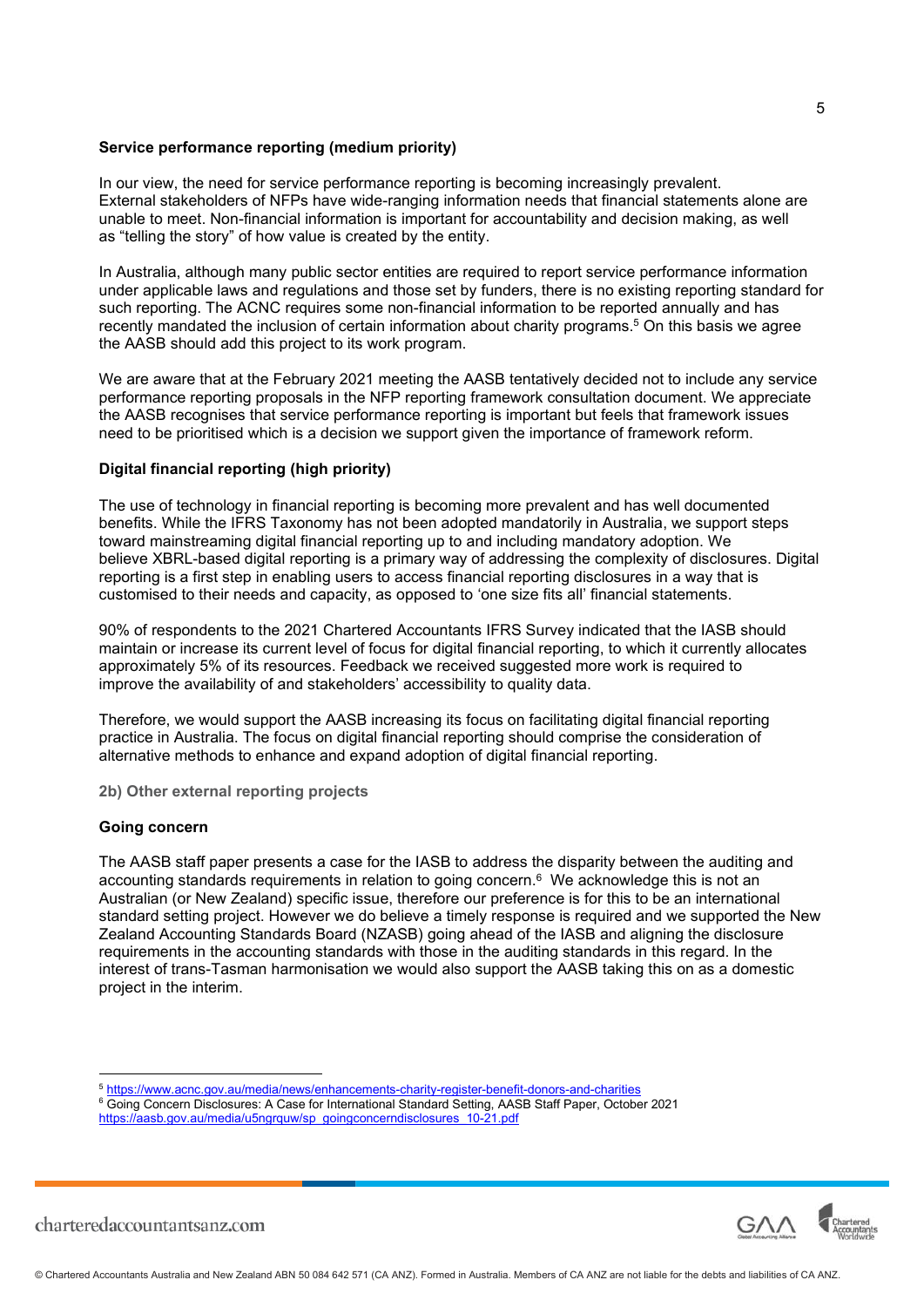## **Question 3 – Research projects**

- **(a) Do you agree that the AASB should add any of the proposed research projects to the work program?**
- **(b) Are there any other research projects you think the AASB should include as part of its work program for 2022–2026? Specify the scope of these projects and take into consideration the AASB's capacity for additional projects.**
- **(c) What priority would you give to each of the potential projects high, medium or low?**

**3a) Proposed research projects** 

We support the AASB undertaking research to gather empirical evidence that identifies the information needs of Australian users to inform the future direction of current and new AASB and IASB projects.

# **Encouraged disclosures (low priority)**

In our submission to the IASB on ED/2021/3: *Disclosure Requirements in IFRS Standards – A Pilot Approach* we supported the retention of specific disclosure requirements as opposed to the introduction of specific disclosure objectives and items of information.[7](#page-5-0) However, we do consider that a "standardslevel review of disclosures" project is needed to review the existing standards to identify excessive or redundant requirements and inconsistent language. By way of example, we also noted there are several standards where disclosures are "encouraged" (e.g., IAS 7 *Statement of Cash Flows,* paragraph 50 and IAS 41 *Agriculture*, paragraph 43). Therefore, the AASB should allocate some resources to ensure that it can support the IASB in its work on this project by providing the Australian domestic perspective.

# **AASB 112 Income Taxes and tax transparency disclosures (low priority)**

The disclosure requirements under AASB 112 and the voluntary disclosures of the Voluntary Tax Transparency Code developed by the Board of Taxation are complex, therefore we would support research into whether these disclosure requirements are meeting user needs. We would also support the AASB revisiting AASB 12 and its draft guidance on the Voluntary Tax Transparency Code recommendations.

### **Intangible assets: recognition and measurement (high priority)**

72% of respondents to the 2021 Chartered Accountants IFRS Survey indicated that intangibles should be a medium to high priority project. The feedback we received suggests that IAS 38 is outdated and no longer reflects what is being demanded by the modern business environment. New forms of intangibles have developed and evolved over time because of new technologies and business models that were not considered when IAS 38 was originally issued. Recognition of certain internally generated intangible assets are not currently permitted under IAS 38 and there are no disclosure requirements for these unrecognised internally generated intangible assets, even though they are often significant to a business.

Furthermore, our research findings on the recognition of intangibles, goodwill and associated impairment in financial reports from 2010 to 2020 in Australia and worldwide emphasises the importance of revisiting the accounting requirements for goodwill and intangibles. $^8$  $^8$  We have therefore recommended the IASB undertakes a comprehensive review of IAS 38 *Intangible Assets* to ensure it remains relevant in meeting user needs. We also recommended the IASB's project should address requirements for the recognition and measurement of internally generated intangible assets. Therefore, the AASB should allocate resources to ensure that it can support the IASB in its work on this project by providing the Australian domestic perspective.

<span id="page-5-0"></span><sup>7</sup> https://www.charteredaccountantsanz.com/news-and-analysis/advocacy/policy-submissions/joint-submission-on-iasbs-newdisclosure-approach

<span id="page-5-1"></span><sup>8</sup> https://www.charteredaccountantsanz.com/member-services/technical/reporting/reporting-in-focus/how-long-is-the-piece-of-string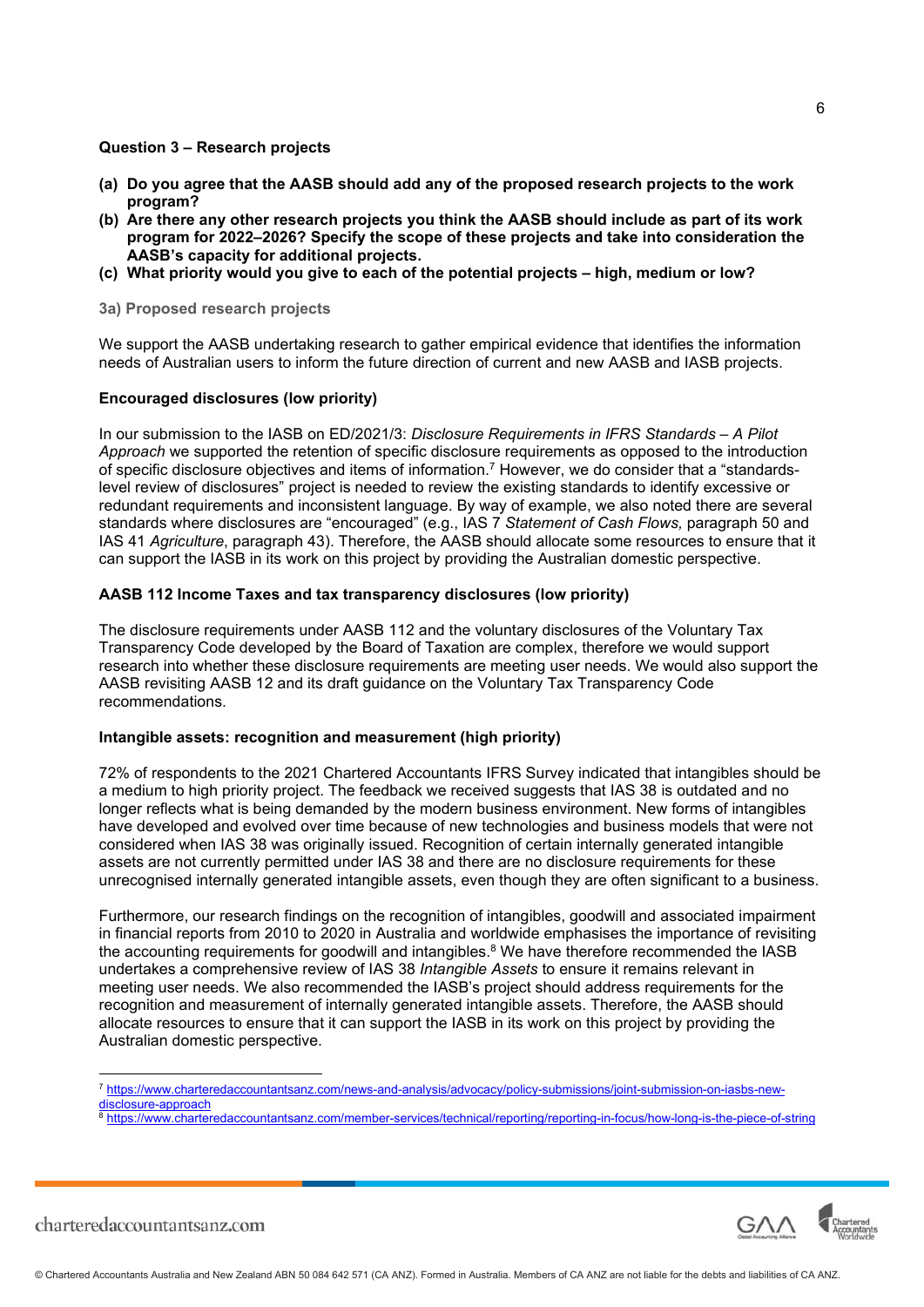## **Sustainability reporting (high priority) Service performance reporting (medium priority) Digital financial reporting (high priority)**

Given the importance of these projects as priority standard setting projects (see our response to Question 2(a)), we support the inclusion of supporting research for these projects in the AASB's research agenda. We also support the AASB liaising with other policy makers on other disclosures beyond the scope of AAS based financial reporting. This is critical to ensure that the objectives of different disclosure regimes are consistently developed to meet their intended objectives.

### **Costs and benefits analysis (medium priority)**

We concur that cost/benefit analysis is an integral part of the standard-setting process. Research to help standard setters understand how to develop and undertake adequate and effective cost/benefit analysis is critical to effective standards setting.

#### **3b) Other research projects**

The progression of some current projects, including the Australian Financial Reporting Framework project, and the addition of future projects to the AASB work agenda would be better informed by obtaining empirical evidence that identifies the range of information needs of Australian users across multiple sectors.

In this context, we would also encourage the AASB to undertake research projects to support the postimplementation reviews of AASB 2020-2 (especially around scope and cost/benefit), AASB 1060 (e.g., whether it is meeting user needs), and the NFP appendices to AASB 10 and 12.

#### **Question 4 – Other comments**

# **Do you have other comments on the AASB's activities and work program?**

**Current external reporting projects** 

#### **#1 NFP private sector financial reporting framework #4 Conceptual framework for NFP private sector and public sector #5 Public sector financial reporting framework**

In terms of allocating the AASB's limited resources appropriately to address the highest priority topics to its stakeholders – we believe the highest priority should be given to the Australian Financial Reporting Framework project as it is likely to have an impact on a range of entities that includes large and small corporates, private and public sector not-for-profit entities. We acknowledge the AASB's commitment to completing current standard-setting projects but emphasise the importance of completing the Australian Financial Reporting Framework project in a timely manner.

#### **#2 Fair value measurement**

Reaching completion on this project is important for stakeholders as there is no immediate solution coming from the IPSASB for a myriad of accounting issues, so we support the AASB progressing this domestically in the interim.



7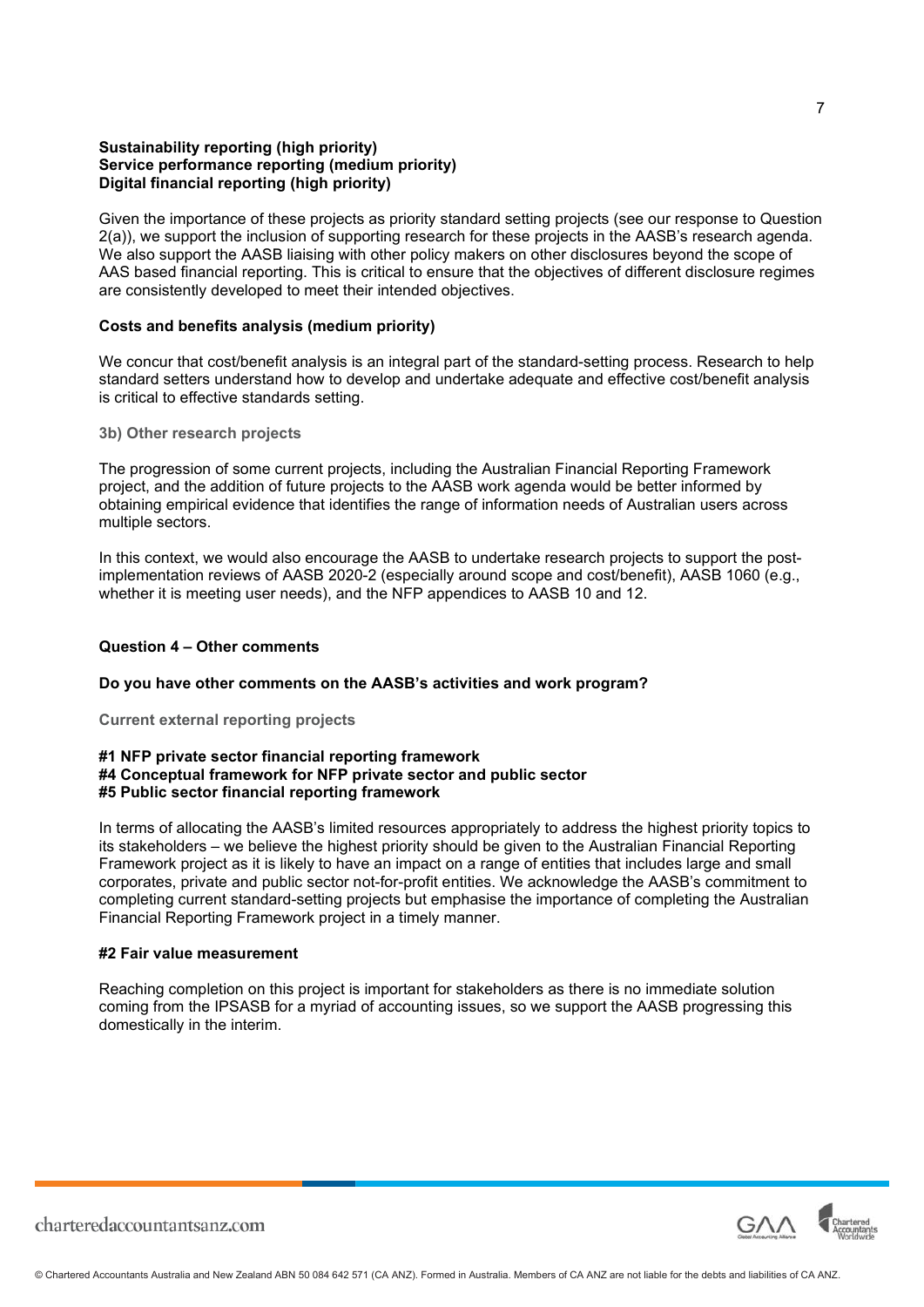#### **#3 Insurance activities in the public sector**

While this project has limited applicability, the entities that it applies to are individually significant and are an important part of the Australian economy.

#### **#6 Assessment of IPSAS**

We support the AASB's strategy to maintain a significant level of interaction with the IPSASB. However, now that there is no Australian representative on the IPSASB, it will be important for the AASB to interact with the IPSASB through alternative mechanisms to ensure that Australia has appropriate and adequate opportunities to contribute to and influence the development of IPSAS.

#### **#7 Audit engagement related disclosures**

In Australia, certain entities must disclose fees paid to their external audit firm (including any network firm) separately for 'audit' and 'non-audit' services. However, this can lead to the assumption that all the 'nonaudit' services are consulting, advisory or other types of services that could compromise independence. In our submission to the Parliamentary Inquiry into the Regulation of Auditing in Australia we expressed our support of efforts to clarify such fee disclosures in financial reports to improve transparency by amending these requirements to provide a more meaningful disclosure of fees (i.e., audit, assurance, audit related, and non-audit related services). In its report the committee recommended the introduction of defined categories and associated fee disclosure requirements in relation to audit and non-audit services (recommendation 3). [9](#page-7-0)

While we support this work occurring nationally, this is not an Australian (or New Zealand) specific issue, an international standard setting project would promote greater consistency. Therefore, in our submission to the IASB on its Third Agenda Consultation we encouraged it to add this small project to its work plan as a high priority.<sup>[10](#page-7-1)</sup>

#### **#8 AASB 1058**

There are significant implementation issues with this standard and so the forthcoming postimplementation review is an important project.

**Current research projects** 

### **Intangibles (disclosures)**

See our comments above for Intangible assets: recognition and measurement.

#### **Leases**

The 2021 Chartered Accountants IFRS Survey showed the overall impact of adopting the big three new accounting standards has grown since 2020, with IFRS 16 *Leases* is having the most significant impact (39%). In our submission to the IASB on its Third Agenda Consultation we recommended the IASB allocate most of its resources under 'Developing new IFRS Standards and major amendments to IFRS Standards' to the post-implementation reviews of IFRS 9, 15 and particularly IFRS 16.[11](#page-7-2) We therefore recommend that the AASB also allocate appropriate research resources to enable the provision of an informed domestic response to these post-implementation reviews.

<span id="page-7-0"></span><sup>9</sup>https://www.aph.gov.au/Parliamentary\_Business/Committees/Joint/Corporations\_and\_Financial\_Services/RegulationofAuditing/Re <u>port</u>

<span id="page-7-1"></span><sup>10</sup>https://www.charteredaccountantsanz.com/news-and-analysis/advocacy/policy-submissions/submission-on-iasbs-request-forinformation-third-agenda-consultation

<span id="page-7-2"></span><sup>11</sup>https://www.charteredaccountantsanz.com/news-and-analysis/advocacy/policy-submissions/submission-on-iasbs-request-forinformation-third-agenda-consultation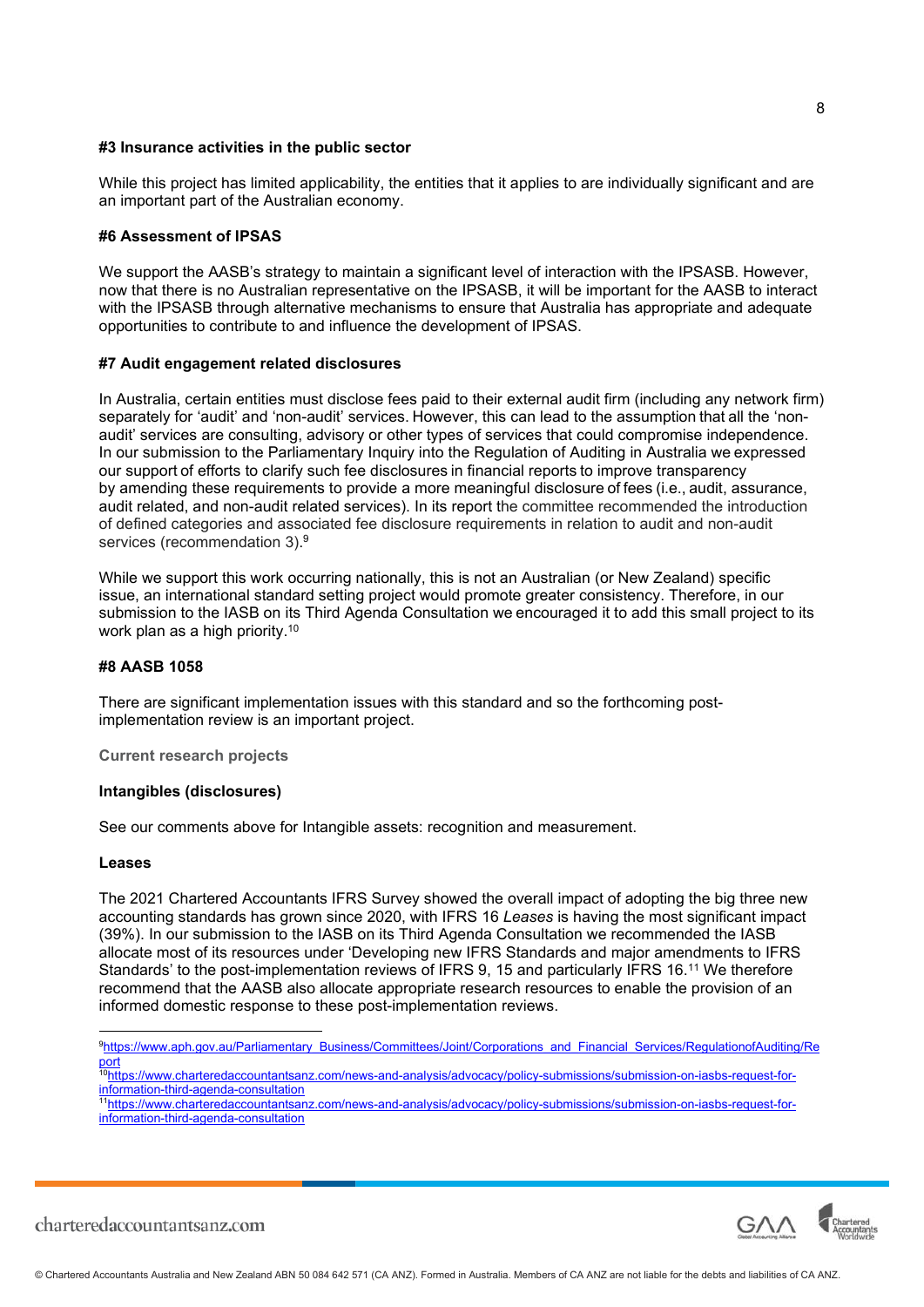#### **Digital assets**

Digital assets are challenging traditional financial reporting boundaries. 74% of respondents to the 2021 Chartered Accountants IFRS Survey indicated that cryptocurrencies and related transactions should be a medium to high priority project. The following reiterates the comments we made in our submission to EFRAG on its *Discussion Paper – Accounting for crypto-assets/liabilities: Holder and issuer perspective[12](#page-8-0)* .

As the development of crypto-assets/liabilities is still at an early stage, we believe that the IASB should continue to monitor holders' and issuers' use of crypto-assets/liabilities. Whilst we consider the IASB should amend and/or clarify existing IFRS Standards in the short to medium term, we believe that developing a new standard with explicit requirements for the accounting for crypto-assets/liabilities may be the best way to address crypto-assets/liabilities related accounting matters in the long term.

The IFRS Interpretations Committee (IFRS IC) agenda decision; Holdings of Cryptocurrencies, does not address crypto-assets other than cryptocurrencies, which represent only one subset of crypto-assets. Further, the varying functional uses and diverse economic characteristics of crypto-assets make it difficult to come up with a single accounting treatment that is appropriate for all crypto-assets in all circumstances. It remains unclear how other types of crypto-assets such as stablecoins, Central Bank Digital Currencies (CBDCs) and tokens should be reported. Therefore, we believe that there is an important need to address the accounting for crypto-assets/liabilities, other than cryptocurrencies discussed in the IFRS IC agenda decision. 

In light of all the above, our submission to the IASB agenda consultation recommended that the IASB monitor and research the ongoing developments in the crypto ecosystem to enable the IASB to determine the most suitable accounting treatment of crypto-assets/liabilities in the long term. It will therefore also be important for the AASB to perform monitoring and research that will enable the provision of an informed domestic response to any IASB enquiries.

#### **Understandability of accounting standards**

Businesses and organisations, along with accounting standards are becoming progressively more complex and difficult to understand and apply. 68% of respondents to the 2021 Chartered Accountants IFRS Survey indicated that the IASB should increase its current level of focus for Improving the understandability and accessibility of the standards. Feedback we received recommends the IASB increase efforts toward reducing unnecessary complexity and ensuring the IFRS Standards are more clearly articulated with a consistent terminology and structure. Feedback also indicated the IASB should focus more on support activities to improve the accessibility and consistent application of IFRS Standards. It will therefore also be important for the AASB to perform monitoring and research that will enable the provision of an informed domestic response to any IASB enquiries.

<span id="page-8-0"></span>12https://www.charteredaccountantsanz.com/news-and-analysis/advocacy/policy-submissions/submission-on-accounting-for-cryptoassets-liabilities